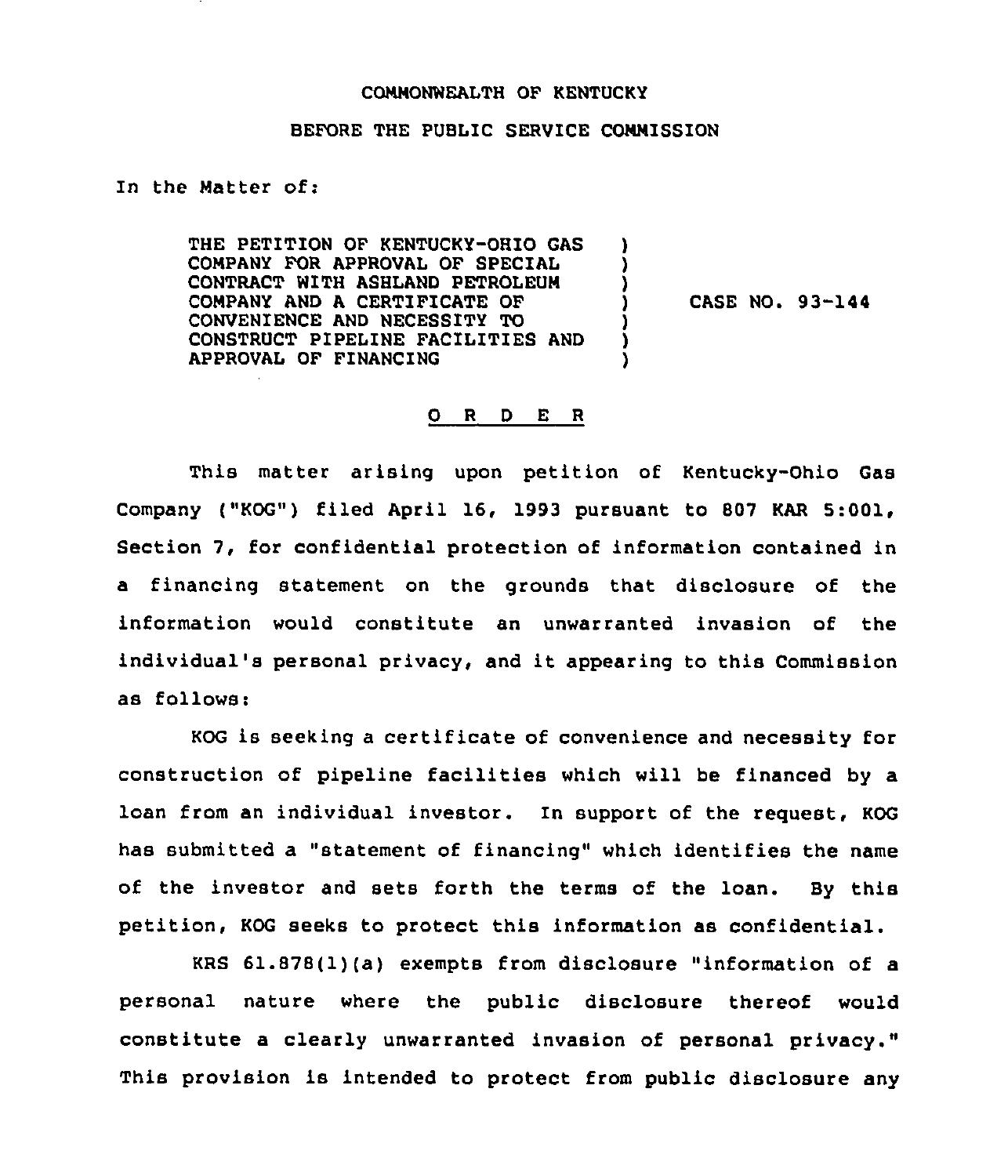information contained in public records that relates to the details of an individual's private life where the individual's privacy interest in the information outweighs the public's interest in the information. Board of Education of Fayette County v. Lexington-Fayette Urban Countv Human Rights Commission, Ky. App., 625 S.W.2d 109, 111 (1981).

The statement of financing if made public would reveal the extent of the investor's participation in the project. This information could, in turn, affect his involvement in other unrelated ventures and the disclosure of his identity outweighs the public's interest in the information. Therefore, the sections of the financing statement identifying the investor should be protected as confidential.

The public does have a right to know the extent to which KOG will be indebted for the construction, including the terms of repayment of that debt. The public's right to know in this instance outweighs any privacy interests which the investor may have in the information, particularly after the identity of the investor is kept confidential. Therefore, those portions of the financing statement relating to the terms of the loan should not be protected as confidential.

This Commission being otherwise sufficiently advised,

IT IS ORDERED that:

1. The petition to protect as confidential the identity of the investor financing the proposed construction, which KOG has petitioned be withheld from public disclosure, shall be held and

 $-2-$